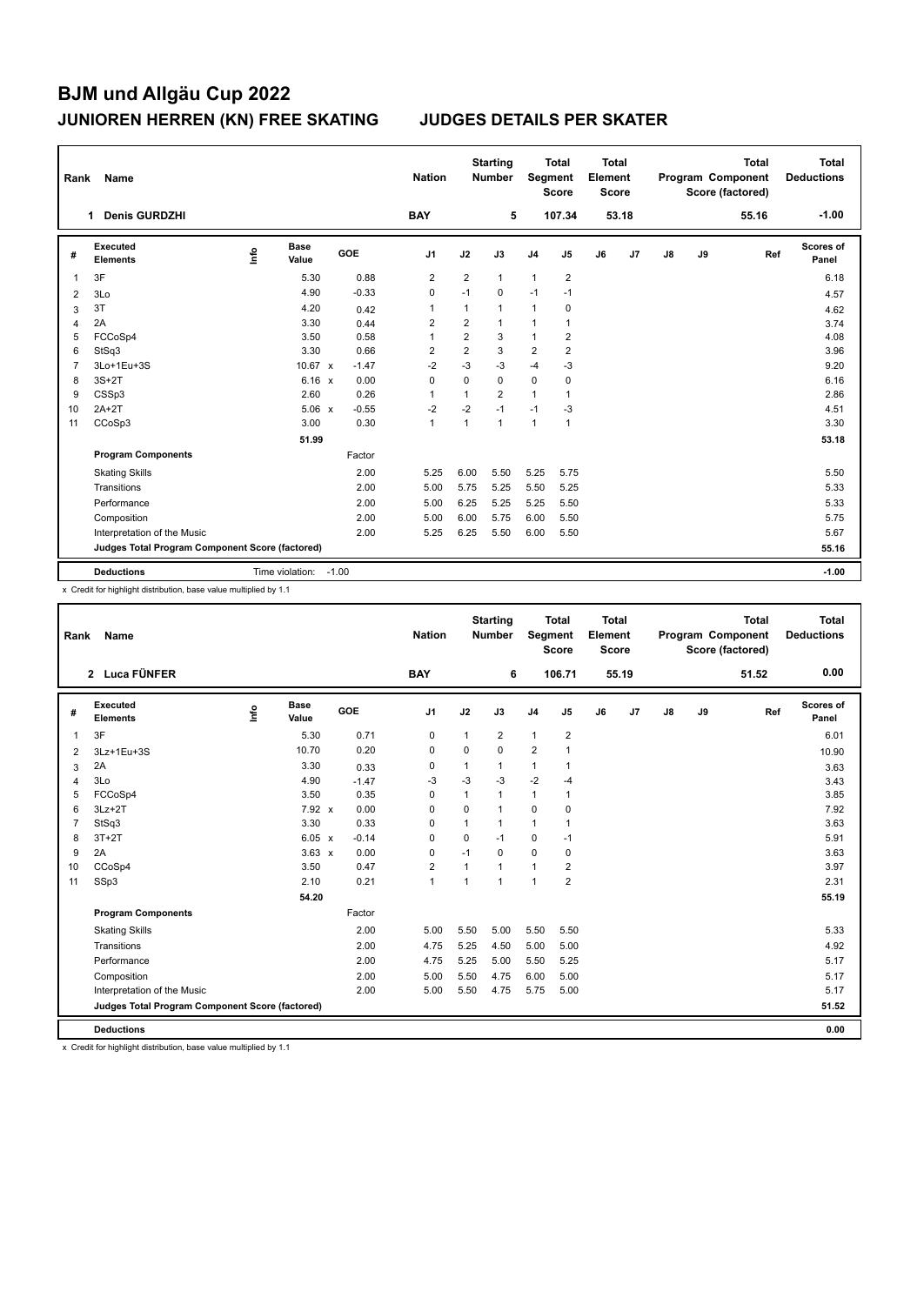| Rank | Name                                            |      |                      |         |         | <b>Nation</b>  |                | <b>Starting</b><br><b>Number</b> |                | <b>Total</b><br>Segment<br><b>Score</b> | <b>Total</b><br>Element<br><b>Score</b> |       |               |    | <b>Total</b><br>Program Component<br>Score (factored) | <b>Total</b><br><b>Deductions</b> |
|------|-------------------------------------------------|------|----------------------|---------|---------|----------------|----------------|----------------------------------|----------------|-----------------------------------------|-----------------------------------------|-------|---------------|----|-------------------------------------------------------|-----------------------------------|
|      | <b>Davide CALDERARI</b><br>3                    |      |                      |         |         | <b>BAY</b>     |                | $\overline{7}$                   |                | 102.80                                  |                                         | 48.96 |               |    | 54.84                                                 | $-1.00$                           |
| #    | Executed<br><b>Elements</b>                     | ١nfo | <b>Base</b><br>Value |         | GOE     | J <sub>1</sub> | J2             | J3                               | J <sub>4</sub> | J <sub>5</sub>                          | J6                                      | J7    | $\mathsf{J}8$ | J9 | Ref                                                   | <b>Scores of</b><br>Panel         |
| 1    | 2A                                              |      | 3.30                 |         | 0.44    | 1              | $\overline{2}$ | $\mathbf 0$                      | $\mathbf{1}$   | $\overline{2}$                          |                                         |       |               |    |                                                       | 3.74                              |
| 2    | $3Lz + 2T$                                      |      | 7.20                 |         | 0.59    | 0              | $\overline{2}$ | $\Omega$                         | 1              | $\overline{2}$                          |                                         |       |               |    |                                                       | 7.79                              |
| 3    | 3F                                              |      | 5.30                 |         | 0.71    | 1              | 1              | $\overline{2}$                   | 1              | 2                                       |                                         |       |               |    |                                                       | 6.01                              |
| 4    | FCSp3                                           |      | 2.80                 |         | 0.00    | 0              | 0              | $\mathbf 0$                      | $\mathbf{1}$   | 0                                       |                                         |       |               |    |                                                       | 2.80                              |
| 5    | $3T+2T$                                         |      | 5.50                 |         | 0.42    | 1              | 1              | $\mathbf{1}$                     | 1              | $\mathbf{1}$                            |                                         |       |               |    |                                                       | 5.92                              |
| 6    | 3Lo                                             |      | 5.39 x               |         | $-0.98$ | -2             | $-2$           | $-2$                             | $-2$           | -2                                      |                                         |       |               |    |                                                       | 4.41                              |
| 7    | 3S                                              |      | $4.73 \times$        |         | $-2.15$ | $-5$           | $-5$           | $-5$                             | $-5$           | $-5$                                    |                                         |       |               |    |                                                       | 2.58                              |
| 8    | CCoSp4                                          |      | 3.50                 |         | 0.35    | 0              | 1              | $\mathbf{1}$                     | $\mathbf{1}$   | $\overline{1}$                          |                                         |       |               |    |                                                       | 3.85                              |
| 9    | StSq3                                           |      | 3.30                 |         | 0.44    | 1              | 1              | $\overline{2}$                   | $\mathbf{1}$   | 2                                       |                                         |       |               |    |                                                       | 3.74                              |
| 10   | 2A+1Eu+2S                                       |      | $5.61 \times$        |         | 0.00    | $\Omega$       | 0              | $\Omega$                         | $\mathbf 0$    | $\mathbf 0$                             |                                         |       |               |    |                                                       | 5.61                              |
| 11   | CSSp3                                           |      | 2.60                 |         | $-0.09$ | 0              | 0              | $\mathbf 0$                      | $-1$           | $-1$                                    |                                         |       |               |    |                                                       | 2.51                              |
|      |                                                 |      | 49.23                |         |         |                |                |                                  |                |                                         |                                         |       |               |    |                                                       | 48.96                             |
|      | <b>Program Components</b>                       |      |                      |         | Factor  |                |                |                                  |                |                                         |                                         |       |               |    |                                                       |                                   |
|      | <b>Skating Skills</b>                           |      |                      |         | 2.00    | 5.25           | 5.75           | 5.25                             | 5.25           | 5.75                                    |                                         |       |               |    |                                                       | 5.42                              |
|      | Transitions                                     |      |                      |         | 2.00    | 5.00           | 5.75           | 5.00                             | 5.00           | 5.50                                    |                                         |       |               |    |                                                       | 5.17                              |
|      | Performance                                     |      |                      |         | 2.00    | 5.25           | 6.00           | 5.50                             | 5.75           | 5.75                                    |                                         |       |               |    |                                                       | 5.67                              |
|      | Composition                                     |      |                      |         | 2.00    | 5.00           | 6.00           | 5.25                             | 6.00           | 5.50                                    |                                         |       |               |    |                                                       | 5.58                              |
|      | Interpretation of the Music                     |      |                      |         | 2.00    | 5.25           | 6.25           | 5.25                             | 5.75           | 5.75                                    |                                         |       |               |    |                                                       | 5.58                              |
|      | Judges Total Program Component Score (factored) |      |                      |         |         |                |                |                                  |                |                                         |                                         |       |               |    |                                                       | 54.84                             |
|      | <b>Deductions</b>                               |      | Falls:               | $-1.00$ |         |                |                |                                  |                |                                         |                                         |       |               |    |                                                       | $-1.00$                           |

x Credit for highlight distribution, base value multiplied by 1.1

| Rank                                            | Name                        |    |                       |         | <b>Nation</b>  |          | <b>Starting</b><br><b>Number</b> | Segment        | <b>Total</b><br><b>Score</b> | <b>Total</b><br>Element<br><b>Score</b> |       | <b>Total</b><br>Program Component<br>Score (factored) |    |       | <b>Total</b><br><b>Deductions</b> |
|-------------------------------------------------|-----------------------------|----|-----------------------|---------|----------------|----------|----------------------------------|----------------|------------------------------|-----------------------------------------|-------|-------------------------------------------------------|----|-------|-----------------------------------|
|                                                 | 4 Leon KRAICZYK             |    |                       |         | <b>BAY</b>     |          | 3                                |                | 86.77                        |                                         | 42.61 |                                                       |    | 45.16 | $-1.00$                           |
| #                                               | Executed<br><b>Elements</b> | ۴ů | <b>Base</b><br>Value  | GOE     | J <sub>1</sub> | J2       | J3                               | J <sub>4</sub> | J5                           | J6                                      | J7    | $\mathsf{J}8$                                         | J9 | Ref   | <b>Scores of</b><br>Panel         |
| 1                                               | $3T+3T$                     |    | 8.40                  | 0.00    | 0              | 0        | 0                                | $\mathbf{1}$   | 0                            |                                         |       |                                                       |    |       | 8.40                              |
| 2                                               | 3Lo<<                       | << | 1.70                  | $-0.79$ | $-5$           | $-5$     | $-4$                             | $-5$           | $-4$                         |                                         |       |                                                       |    |       | 0.91                              |
| 3                                               | 2F                          |    | 1.80                  | 0.18    | 1              | 1        | $\mathbf{1}$                     | $\mathbf{1}$   | 1                            |                                         |       |                                                       |    |       | 1.98                              |
| 4                                               | FCCoSp4                     |    | 3.50                  | 0.12    | $\mathbf 0$    | 1        | 0                                | 0              | 1                            |                                         |       |                                                       |    |       | 3.62                              |
| 5                                               | $3S+2T$                     |    | 5.60                  | $-0.29$ | 0              | 0        | $-1$                             | $-1$           | $-1$                         |                                         |       |                                                       |    |       | 5.31                              |
| 6                                               | 2A                          |    | 3.30                  | $-0.88$ | $-3$           | $-2$     | $-3$                             | $-2$           | $-3$                         |                                         |       |                                                       |    |       | 2.42                              |
| 7                                               | StSq2                       |    | 2.60                  | 0.00    | $\Omega$       | $\Omega$ | $\Omega$                         | $\Omega$       | 1                            |                                         |       |                                                       |    |       | 2.60                              |
| 8                                               | 3S                          |    | 4.73 $\times$         | 0.00    | $\Omega$       | $\Omega$ | $\Omega$                         | $\mathbf{1}$   | $\mathbf 0$                  |                                         |       |                                                       |    |       | 4.73                              |
| 9                                               | 2A+2T+2Lo                   |    | 6.93 x                | 0.11    | $\Omega$       | $\Omega$ | $\Omega$                         | 1              | 1                            |                                         |       |                                                       |    |       | 7.04                              |
| 10                                              | SSp3                        |    | 2.10                  | 0.00    | 0              | $\Omega$ | 1                                | $\mathbf 0$    | 0                            |                                         |       |                                                       |    |       | 2.10                              |
| 11                                              | CCoSp4                      |    | 3.50                  | 0.00    | $\mathbf 0$    | $\Omega$ | $\Omega$                         | $\mathbf{1}$   | 0                            |                                         |       |                                                       |    |       | 3.50                              |
|                                                 |                             |    | 44.16                 |         |                |          |                                  |                |                              |                                         |       |                                                       |    |       | 42.61                             |
|                                                 | <b>Program Components</b>   |    |                       | Factor  |                |          |                                  |                |                              |                                         |       |                                                       |    |       |                                   |
|                                                 | <b>Skating Skills</b>       |    |                       | 2.00    | 4.50           | 5.00     | 4.50                             | 5.00           | 4.75                         |                                         |       |                                                       |    |       | 4.75                              |
|                                                 | Transitions                 |    |                       | 2.00    | 4.25           | 4.50     | 4.25                             | 4.75           | 4.25                         |                                         |       |                                                       |    |       | 4.33                              |
|                                                 | Performance                 |    |                       | 2.00    | 4.25           | 4.50     | 4.25                             | 4.50           | 4.50                         |                                         |       |                                                       |    |       | 4.42                              |
|                                                 | Composition                 |    |                       | 2.00    | 4.50           | 4.75     | 4.50                             | 5.00           | 4.25                         |                                         |       |                                                       |    |       | 4.58                              |
|                                                 | Interpretation of the Music |    |                       | 2.00    | 4.25           | 4.75     | 4.00                             | 4.75           | 4.50                         |                                         |       |                                                       |    |       | 4.50                              |
| Judges Total Program Component Score (factored) |                             |    |                       |         |                |          |                                  |                |                              |                                         |       | 45.16                                                 |    |       |                                   |
|                                                 | <b>Deductions</b>           |    | Time violation: -1.00 |         |                |          |                                  |                |                              |                                         |       |                                                       |    |       | $-1.00$                           |

<< Downgraded jump x Credit for highlight distribution, base value multiplied by 1.1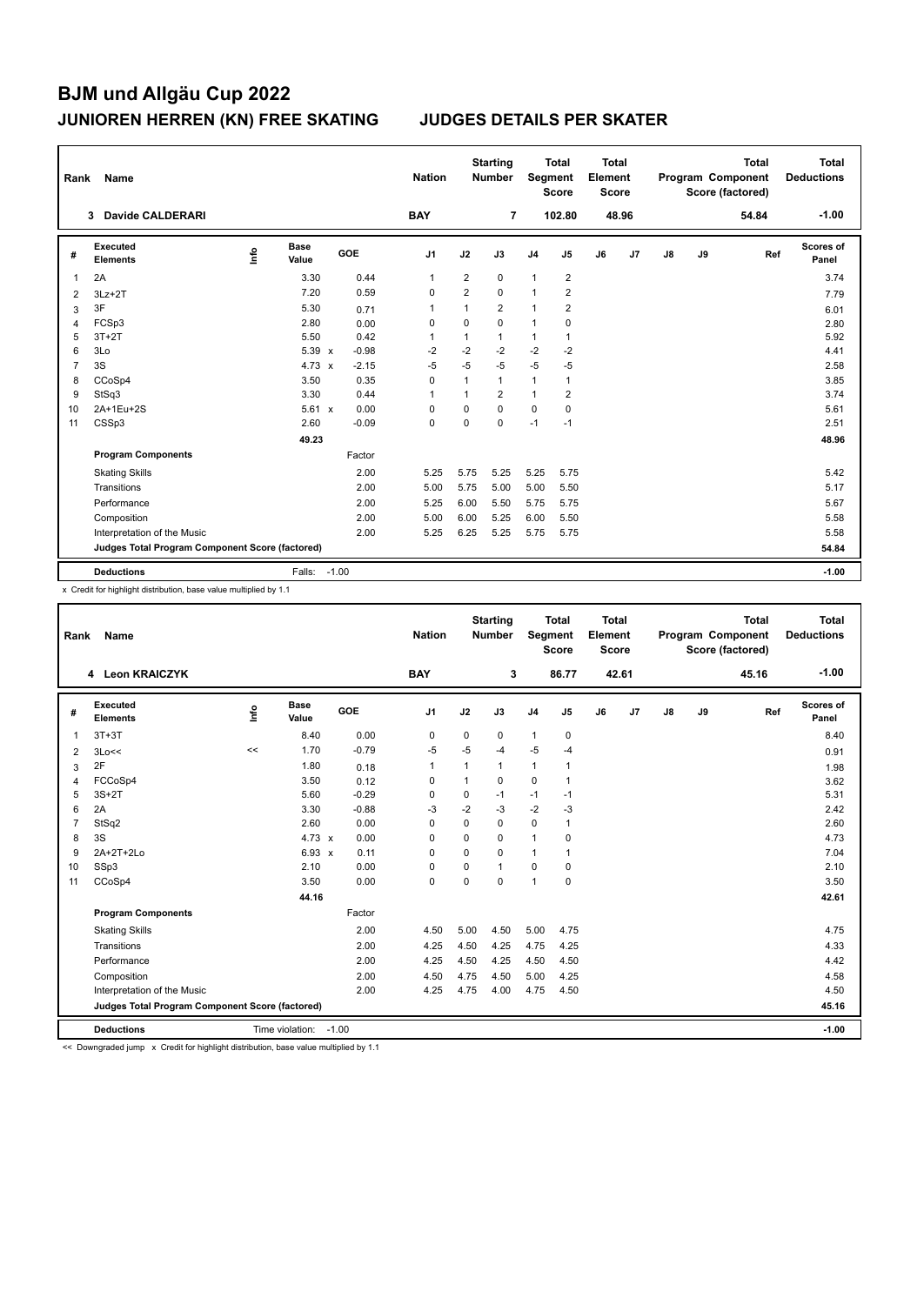| Rank           | Name                                            |    |                      |         | <b>Nation</b>  |              | <b>Starting</b><br><b>Number</b> |                | <b>Total</b><br>Segment<br><b>Score</b> | <b>Total</b><br>Element<br><b>Score</b> |       |               |    | <b>Total</b><br>Program Component<br>Score (factored) | <b>Total</b><br><b>Deductions</b> |
|----------------|-------------------------------------------------|----|----------------------|---------|----------------|--------------|----------------------------------|----------------|-----------------------------------------|-----------------------------------------|-------|---------------|----|-------------------------------------------------------|-----------------------------------|
|                | <b>Loris KRAICZYK</b><br>5.                     |    |                      |         | <b>BAY</b>     |              | 4                                |                | 86.42                                   |                                         | 40.08 |               |    | 46.34                                                 | 0.00                              |
| #              | Executed<br><b>Elements</b>                     | ۴ů | <b>Base</b><br>Value | GOE     | J <sub>1</sub> | J2           | J3                               | J <sub>4</sub> | J5                                      | J6                                      | J7    | $\mathsf{J}8$ | J9 | Ref                                                   | Scores of<br>Panel                |
| -1             | 3T+1Eu+3S                                       |    | 9.00                 | 0.14    | 0              | 0            | 0                                | $\mathbf{1}$   | $\mathbf{1}$                            |                                         |       |               |    |                                                       | 9.14                              |
| $\overline{2}$ | 3Lo<<                                           | << | 1.70                 | $-0.74$ | $-5$           | $-4$         | $-5$                             | $-4$           | $-4$                                    |                                         |       |               |    |                                                       | 0.96                              |
| 3              | 3S                                              |    | 4.30                 | 0.43    | 1              | $\mathbf{1}$ | $\mathbf{1}$                     | $\mathbf{1}$   | $\overline{2}$                          |                                         |       |               |    |                                                       | 4.73                              |
| 4              | FCCoSp4                                         |    | 3.50                 | 0.35    | 0              | 1            | $\mathbf{1}$                     | $\overline{1}$ | 1                                       |                                         |       |               |    |                                                       | 3.85                              |
| 5              | 3T                                              |    | 4.20                 | $-0.84$ | $-2$           | $-2$         | $-3$                             | $-1$           | $-2$                                    |                                         |       |               |    |                                                       | 3.36                              |
| 6              | 2A                                              |    | $3.63 \times$        | $-1.21$ | $-4$           | $-3$         | $-4$                             | $-3$           | $-4$                                    |                                         |       |               |    |                                                       | 2.42                              |
| 7              | $2F+2T$                                         |    | 3.41 x               | 0.00    | 0              | 0            | $\mathbf 0$                      | $\mathbf 0$    | 0                                       |                                         |       |               |    |                                                       | 3.41                              |
| 8              | StSq2                                           |    | 2.60                 | 0.26    | $\Omega$       | $\mathbf{1}$ | $\mathbf{1}$                     | $\mathbf{1}$   | 1                                       |                                         |       |               |    |                                                       | 2.86                              |
| 9              | $2A+1T$                                         |    | 4.07 $\times$        | $-0.22$ | 0              | $-1$         | 0                                | $-1$           | $-1$                                    |                                         |       |               |    |                                                       | 3.85                              |
| 10             | CCoSp3                                          |    | 3.00                 | 0.00    | $\Omega$       | $\mathbf 0$  | $\Omega$                         | $\mathbf{1}$   | 0                                       |                                         |       |               |    |                                                       | 3.00                              |
| 11             | SSp4                                            |    | 2.50                 | 0.00    | 0              | 0            | $\mathbf 0$                      | $\mathbf 0$    | $\mathbf 0$                             |                                         |       |               |    |                                                       | 2.50                              |
|                |                                                 |    | 41.91                |         |                |              |                                  |                |                                         |                                         |       |               |    |                                                       | 40.08                             |
|                | <b>Program Components</b>                       |    |                      | Factor  |                |              |                                  |                |                                         |                                         |       |               |    |                                                       |                                   |
|                | <b>Skating Skills</b>                           |    |                      | 2.00    | 4.50           | 5.00         | 4.25                             | 5.00           | 5.00                                    |                                         |       |               |    |                                                       | 4.83                              |
|                | Transitions                                     |    |                      | 2.00    | 4.00           | 4.75         | 4.00                             | 4.50           | 4.75                                    |                                         |       |               |    |                                                       | 4.42                              |
|                | Performance                                     |    |                      | 2.00    | 4.25           | 4.75         | 4.25                             | 5.00           | 5.00                                    |                                         |       |               |    |                                                       | 4.67                              |
|                | Composition                                     |    |                      | 2.00    | 4.00           | 4.75         | 4.50                             | 5.25           | 4.75                                    |                                         |       |               |    |                                                       | 4.67                              |
|                | Interpretation of the Music                     |    |                      | 2.00    | 4.00           | 5.00         | 4.25                             | 4.75           | 4.75                                    |                                         |       |               |    |                                                       | 4.58                              |
|                | Judges Total Program Component Score (factored) |    |                      |         |                |              |                                  |                |                                         |                                         |       |               |    |                                                       | 46.34                             |
|                | <b>Deductions</b>                               |    |                      |         |                |              |                                  |                |                                         |                                         |       |               |    |                                                       | 0.00                              |

<< Downgraded jump x Credit for highlight distribution, base value multiplied by 1.1

| Name<br>Rank   |                                                 |   |                      |         | <b>Nation</b>  |                | <b>Starting</b><br><b>Number</b> | <b>Total</b><br>Segment<br><b>Score</b> |                         | Total<br>Element<br><b>Score</b> |                |               |    | <b>Total</b><br>Program Component<br>Score (factored) | Total<br><b>Deductions</b> |
|----------------|-------------------------------------------------|---|----------------------|---------|----------------|----------------|----------------------------------|-----------------------------------------|-------------------------|----------------------------------|----------------|---------------|----|-------------------------------------------------------|----------------------------|
|                | 6 Tim ENGLAND                                   |   |                      |         | <b>THR</b>     |                | $\mathbf{2}$                     |                                         | 82.15                   |                                  | 35.33          |               |    | 48.82                                                 | $-2.00$                    |
| #              | Executed<br><b>Elements</b>                     | ۴ | <b>Base</b><br>Value | GOE     | J <sub>1</sub> | J2             | J3                               | J <sub>4</sub>                          | J <sub>5</sub>          | J6                               | J <sub>7</sub> | $\mathsf{J}8$ | J9 | Ref                                                   | Scores of<br>Panel         |
| $\overline{1}$ | $2A+3T$                                         |   | 7.50                 | 0.84    | 2              | $\overline{2}$ | 3                                | $\overline{2}$                          | $\overline{\mathbf{c}}$ |                                  |                |               |    |                                                       | 8.34                       |
| 2              | 2F                                              |   | 1.80                 | $-0.72$ | $-5$           | $-4$           | $-4$                             | $-4$                                    | $-4$                    |                                  |                |               |    |                                                       | 1.08                       |
| 3              | 3Lz                                             |   | 5.90                 | 0.59    | $\overline{2}$ | 1              | 1                                | $\mathbf{1}$                            | 0                       |                                  |                |               |    |                                                       | 6.49                       |
| 4              | 3Loq                                            | q | 4.90                 | $-1.96$ | $-4$           | $-4$           | $-4$                             | $-4$                                    | $-4$                    |                                  |                |               |    |                                                       | 2.94                       |
| 5              | CSSp3                                           |   | 2.60                 | 0.26    | $\mathbf{1}$   | $\Omega$       | $\mathbf{1}$                     | $\overline{2}$                          | $\mathbf{1}$            |                                  |                |               |    |                                                       | 2.86                       |
| 6              | StSq3                                           |   | 3.30                 | 0.33    | 0              | $\mathbf{1}$   | $\overline{2}$                   | $\mathbf{1}$                            | $\mathbf{1}$            |                                  |                |               |    |                                                       | 3.63                       |
| $\overline{7}$ | 3F                                              |   | 5.83 x               | $-2.65$ | $-5$           | $-5$           | $-5$                             | $-5$                                    | $-5$                    |                                  |                |               |    |                                                       | 3.18                       |
| 8              | 2A                                              |   | $3.63 \times$        | $-1.65$ | $-5$           | $-5$           | $-5$                             | $-5$                                    | $-5$                    |                                  |                |               |    |                                                       | 1.98                       |
| 9              | 2S                                              |   | $1.43 \times$        | $-0.22$ | $-2$           | $-1$           | $-2$                             | $-1$                                    | $-3$                    |                                  |                |               |    |                                                       | 1.21                       |
| 10             | FCCoSp4                                         |   | 3.50                 | 0.12    | $\mathbf{1}$   | $\Omega$       | $\Omega$                         | $\mathbf{1}$                            | 0                       |                                  |                |               |    |                                                       | 3.62                       |
| 11             | CCoSp                                           |   | 0.00                 | 0.00    |                |                |                                  |                                         |                         |                                  |                |               |    |                                                       | 0.00                       |
|                |                                                 |   | 40.39                |         |                |                |                                  |                                         |                         |                                  |                |               |    |                                                       | 35.33                      |
|                | <b>Program Components</b>                       |   |                      | Factor  |                |                |                                  |                                         |                         |                                  |                |               |    |                                                       |                            |
|                | <b>Skating Skills</b>                           |   |                      | 2.00    | 5.00           | 5.25           | 5.00                             | 5.50                                    | 5.25                    |                                  |                |               |    |                                                       | 5.17                       |
|                | Transitions                                     |   |                      | 2.00    | 4.50           | 5.00           | 4.50                             | 5.25                                    | 5.00                    |                                  |                |               |    |                                                       | 4.83                       |
|                | Performance                                     |   |                      | 2.00    | 4.25           | 4.75           | 4.00                             | 5.00                                    | 4.75                    |                                  |                |               |    |                                                       | 4.58                       |
|                | Composition                                     |   |                      | 2.00    | 4.50           | 5.00           | 5.25                             | 5.50                                    | 5.00                    |                                  |                |               |    |                                                       | 5.08                       |
|                | Interpretation of the Music                     |   |                      | 2.00    | 4.50           | 4.75           | 4.75                             | 5.00                                    | 4.75                    |                                  |                |               |    |                                                       | 4.75                       |
|                | Judges Total Program Component Score (factored) |   |                      |         |                |                |                                  |                                         |                         |                                  |                |               |    |                                                       | 48.82                      |
|                | <b>Deductions</b>                               |   | Falls: -2.00         |         |                |                |                                  |                                         |                         |                                  |                |               |    |                                                       | $-2.00$                    |

x Credit for highlight distribution, base value multiplied by 1.1 q Jump landed on the quarter